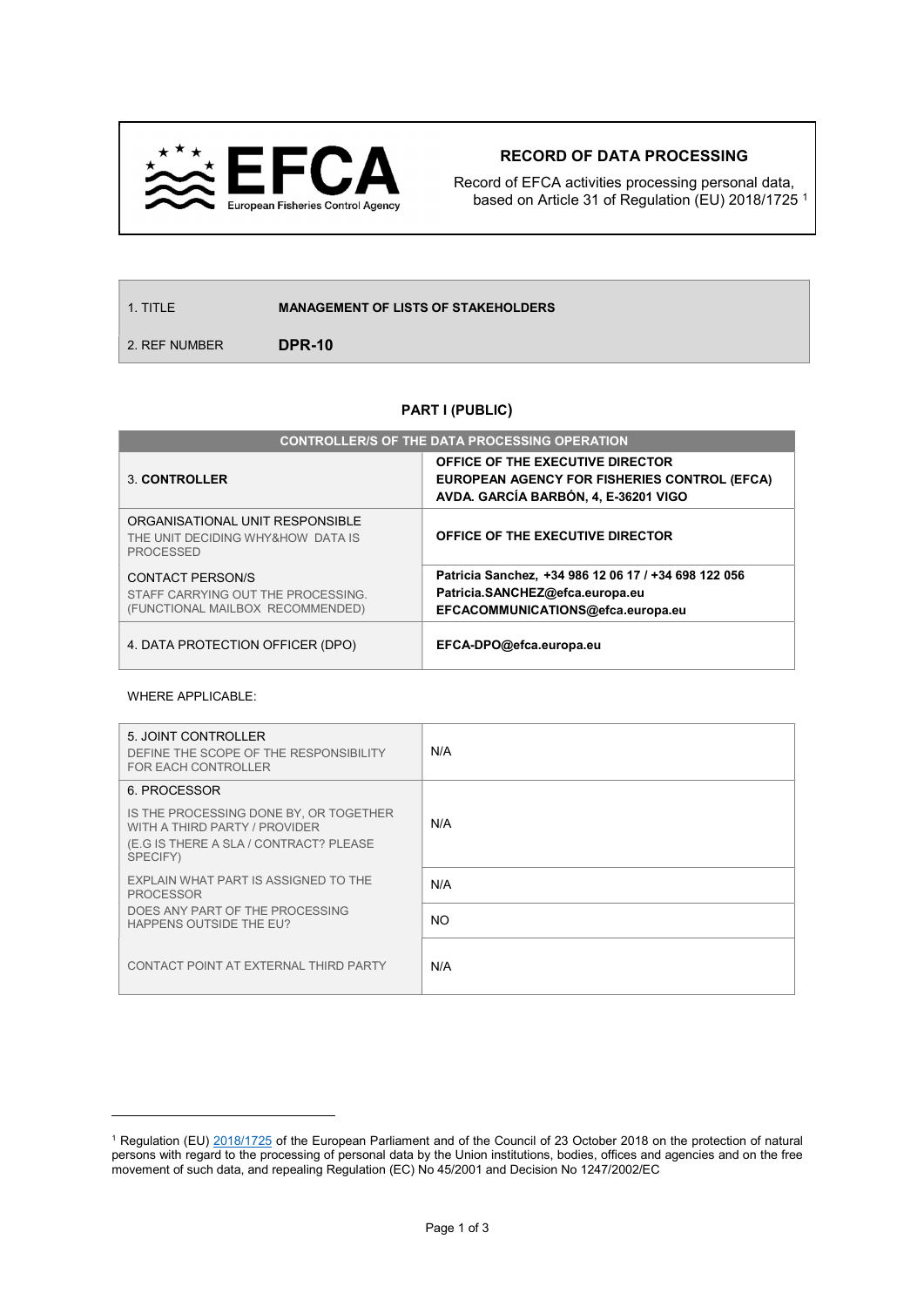|                                                                                                                          | The purpose is to reach stakeholders as a target of EFCA<br>Communication, as laid down in the EFCA Communication<br>Strategy:                                                                                                                                                        |
|--------------------------------------------------------------------------------------------------------------------------|---------------------------------------------------------------------------------------------------------------------------------------------------------------------------------------------------------------------------------------------------------------------------------------|
| 7. PURPOSE/S OF THE PROCESSING<br>INDICATE CLEARLY WHY PROCESSING IS<br>DONE, SPECIFY RATIONALE AND<br>UNDERLYING REASON | "The EFCA especially targets the fishing sector since it is<br>them who carry out the fishing activities. The EFCA envisages<br>holding direct communication with the fisheries industry and<br>other interested groups adapting its communication activities<br>to local concerns. " |

"Local stakeholders are also important since the Agency aims to foster the European Union values locally."

7BIS. DESCRIBE INDIVIDUAL STEPS USED: WHETHER AUTOMATED OR MANUAL PROCESSING, STORAGE, DELETION

The Communication Officer adds, modifies and deletes the contact details of a stakeholder as a manual operation every time there is an appointment or a departure from a specific function.

An excel file is saved in the p drive, with access restricted to the staff of the Office of the Executive Director, Reception and the Logistics Officer.

| 8. CATEGORIES OF DATA SUBJECTS                                 |                                                         | <b>EFCA STAFF</b>                                         |  |  |
|----------------------------------------------------------------|---------------------------------------------------------|-----------------------------------------------------------|--|--|
| PLEASE MARK WITH A CROSS ONE OR MORE OF                        |                                                         | NON-EFCA STAFF (OTHER STAFF, TRAINEES ETC)                |  |  |
| THE FOLLOWING                                                  |                                                         | <b>COUNTERPARTS</b>                                       |  |  |
|                                                                |                                                         | <b>CONTRACTORS</b>                                        |  |  |
|                                                                | X                                                       | <b>OTHER</b>                                              |  |  |
|                                                                |                                                         |                                                           |  |  |
|                                                                | - Authorities (European and in particular Spanish)      |                                                           |  |  |
|                                                                | - Fishing industry (European and in particular Spanish) |                                                           |  |  |
|                                                                |                                                         |                                                           |  |  |
| 8BIS. CATEGORIES OF PERSONAL DATA                              | x                                                       | PERSONAL DETAILS (NAME, ADDRESS)                          |  |  |
| PROCESSED                                                      | X                                                       | EDUCATION, TRAINING, EMPLOYMENT DETAILS                   |  |  |
|                                                                |                                                         | FAMILY, LIFESTYLE, SOCIAL CIRCUMSTANCES                   |  |  |
|                                                                |                                                         | <b>FINANCIAL DETAILS</b>                                  |  |  |
|                                                                |                                                         | <b>OTHER</b>                                              |  |  |
|                                                                |                                                         | PLEASE SPECIFY:                                           |  |  |
|                                                                | - Name of the organisation                              |                                                           |  |  |
|                                                                | - Title                                                 |                                                           |  |  |
|                                                                |                                                         | - Person name                                             |  |  |
|                                                                | - Address                                               |                                                           |  |  |
|                                                                |                                                         | - Postal code                                             |  |  |
|                                                                |                                                         | - City/Province                                           |  |  |
|                                                                |                                                         | - Telephone/fax                                           |  |  |
|                                                                | - E-mail.                                               |                                                           |  |  |
|                                                                |                                                         | Data is kept for 7 days.                                  |  |  |
| 9. TIME LIMIT FOR KEEPING THE DATA<br>SPECIFY FOR EACH PURPOSE |                                                         | In exceptional case, and under due justification it could |  |  |
|                                                                |                                                         | be kept for longer period of time (serious security       |  |  |
|                                                                |                                                         | incident, possibility to be requested data under law      |  |  |
|                                                                |                                                         | judgement, etc.                                           |  |  |
| 10. RECIPIENTS OF THE DATA                                     |                                                         | <b>DATA SUBJECTS</b>                                      |  |  |
|                                                                | X                                                       | <b>DESIGNATED EFCA STAFF MEMBERS</b>                      |  |  |
|                                                                |                                                         | EU INSTITUTIONS AND BODIES                                |  |  |
|                                                                |                                                         | MEMBER STATES AUTHORITIES                                 |  |  |
|                                                                |                                                         | <b>OTHER</b>                                              |  |  |
|                                                                |                                                         | PLEASE SPECIFY:                                           |  |  |
|                                                                |                                                         |                                                           |  |  |
|                                                                |                                                         |                                                           |  |  |